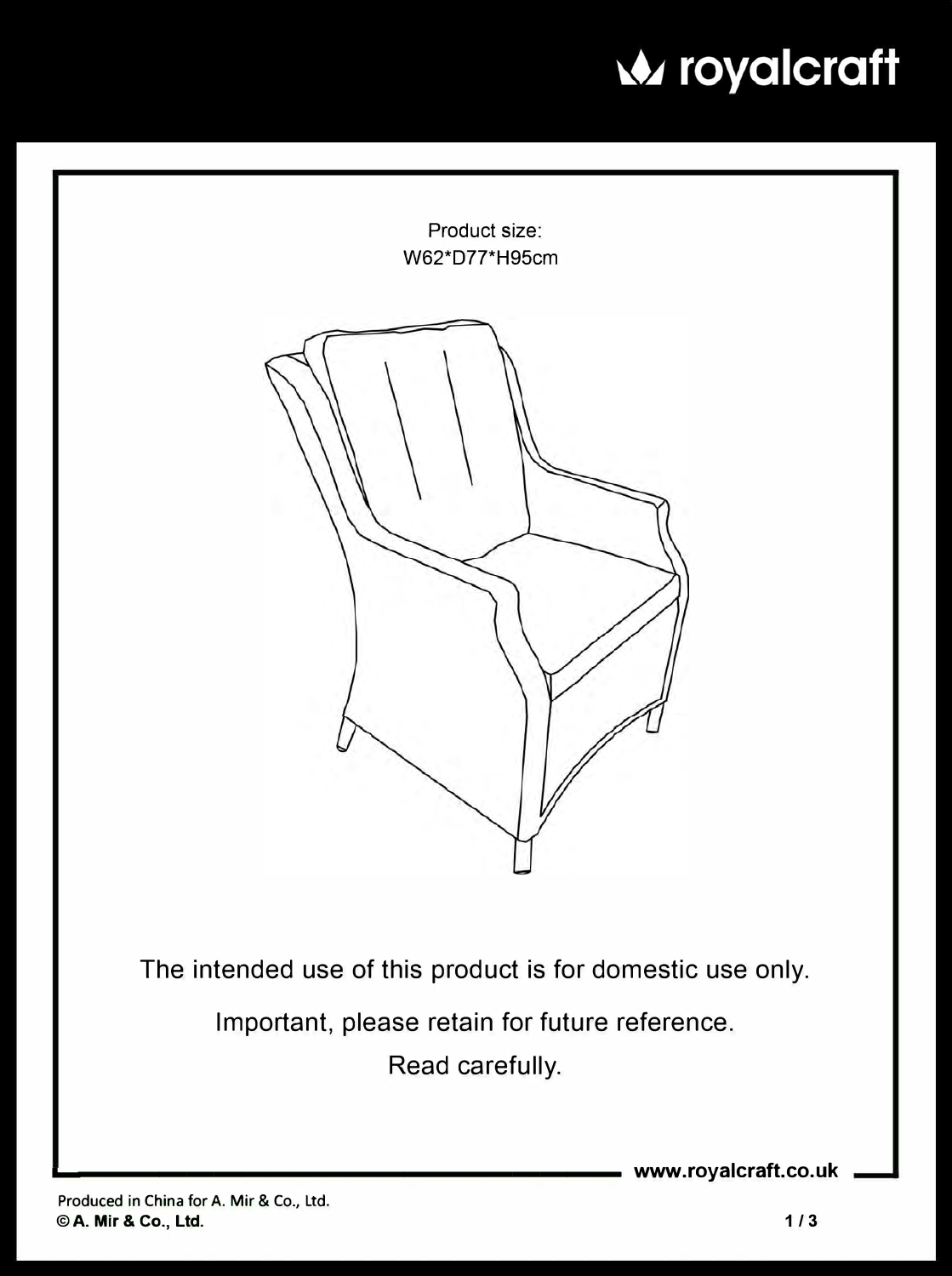

### Innovative Weather Proof & Stain Resistant Fabric

# **Wentworth Highback Comfort Chair**  Assembly Instructions

## Before you start

### **Warnings**

#### **IMPORTANT, RETAIN FOR FUTURE REFERENCE READ CAREFULLY**

See enclosed instructions for assembly, safety and care information.

Failure to follow the warnings could result in serious injury.

Handle heavy parts with care.

Ensure that this product is fully assembled as illustrated before use.

This product should only be used on firm, level ground.

Keep small parts out of reach of children.

Do not stand or climb onto this product.

This product is intended for **domestic use** only. Ensure the table is always placed on level ground.

Furniture can be dangerous if incorrectly used. No liability will be accepted for damage or injury caused by incorrect use of this product.

## **Dos**

When you are ready to start, make sure that you have the right tools, plenty of space and a clean, dry area for assembly.

Unwrap all packaging materials and place the components on suitable surface to prevent scratching your product.

Check the pack and make sure you have all parts listed. In the event of problems or missing parts, please contact the seller.

Check all screws and bolts are tightened and inspect regularly.

This product is suitable for all year outdoor use, but we recommend that a furniture cover be used to add additional protection to your product when not in use.

PLEASE NOTE - All cushions should be stored indoors after use. The cushions are not waterproof.

During server weather conditions, including high winds, rain, hail, thunderstorms, extreme heat and cold temperatures, the product should be stored inside in a cool, dry place.

During prolonged sunny spells, we recommend that furniture should be covered over with a protective furniture cover and/or stored inside when not in use. This will help prevent harmful UV rays from damaging and discolouring the material.

To best preserve the material (synthetic rattan) we recommend the use of a UV protector spray like Fabsil. This will block the harmful UV rays from damaging the material.

Before storage, ensure that the product is clean and dry.

To clean, wipe down with a sponge and warm soapy water and wipe with a clean, dry cloth.

Cushions should be cleaned following the care instruction on the label.

### **Don'ts**

Never tilt the chair during use.

Do not stand or climb onto the product.

Do not use power tools to construct this product.

Do not sit or lean onto the arms of this product.

Do not use this product if parts are missing, damaged or worn.

Never use scourers, abrasives or chemical cleaner.

Do not use this product as a ladder as this could lead to the product becoming unbalanced and overturning.

Do not place very hot or very cold items on this product surface.

Never drag furniture when moving it, always lift it.

#### **Number of people required for assembly**



**Time to assemble** 

No need to assemble

#### **Tools required**

No tools are required

### **www.royalcraft.co.uk**